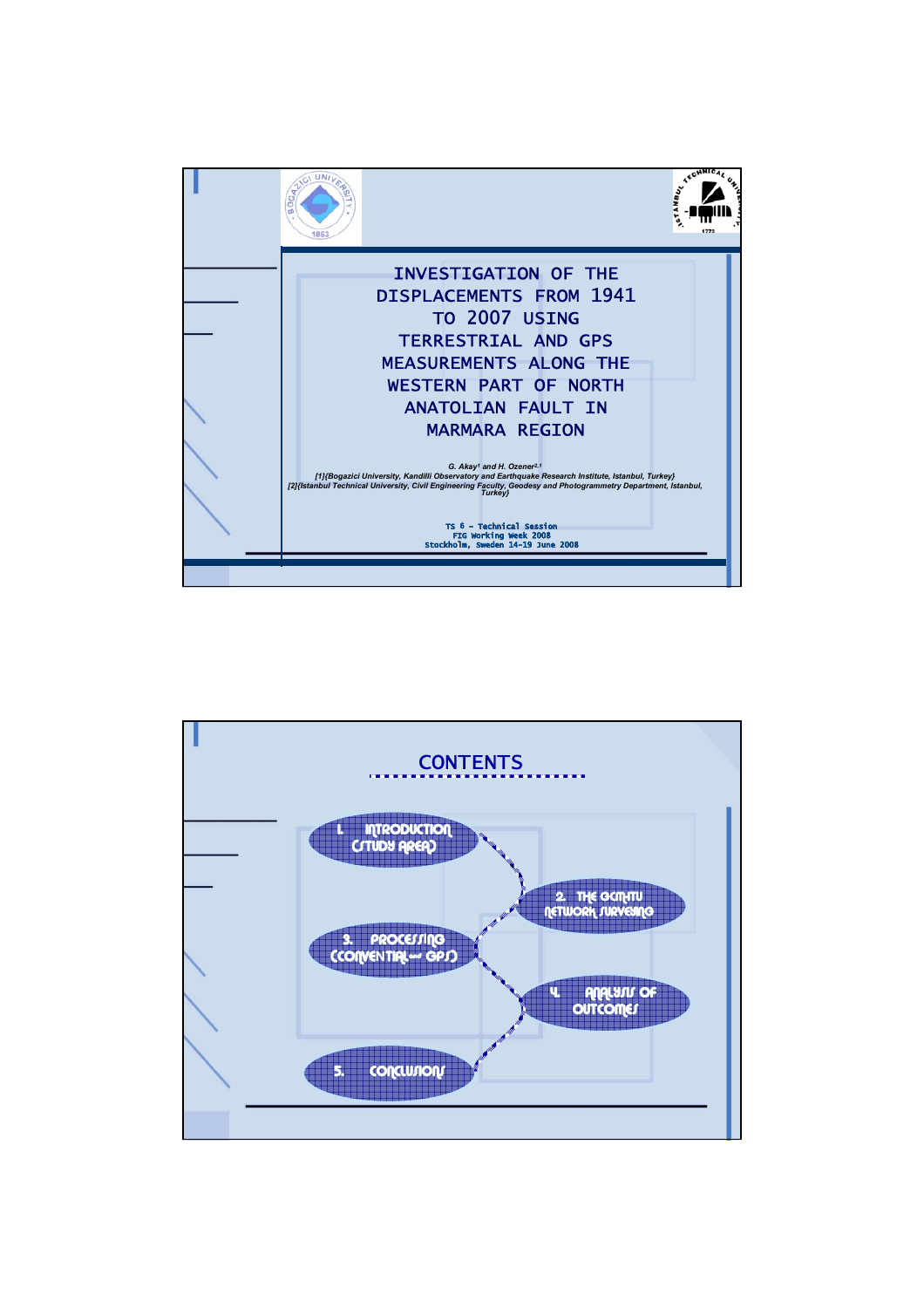

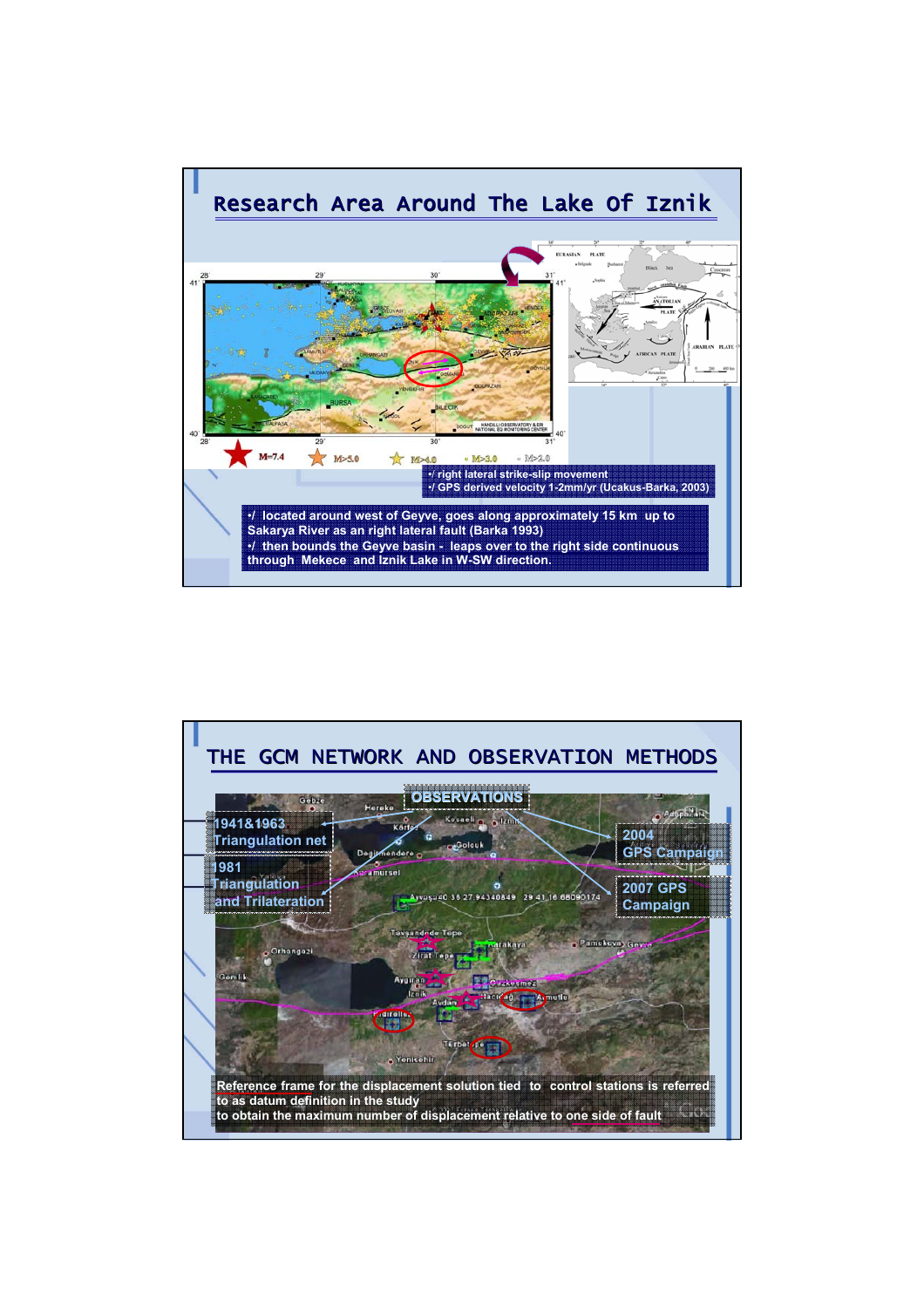

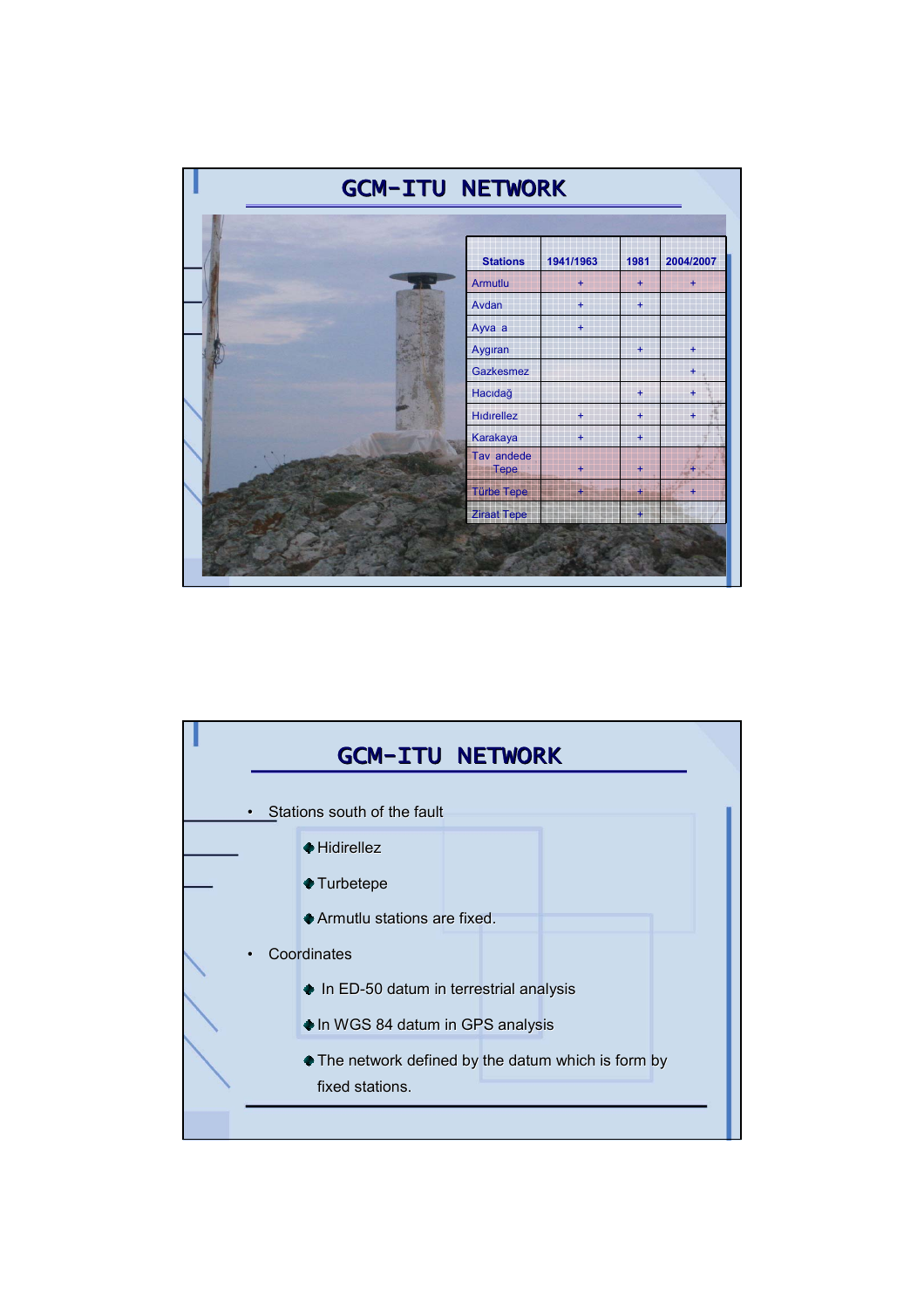

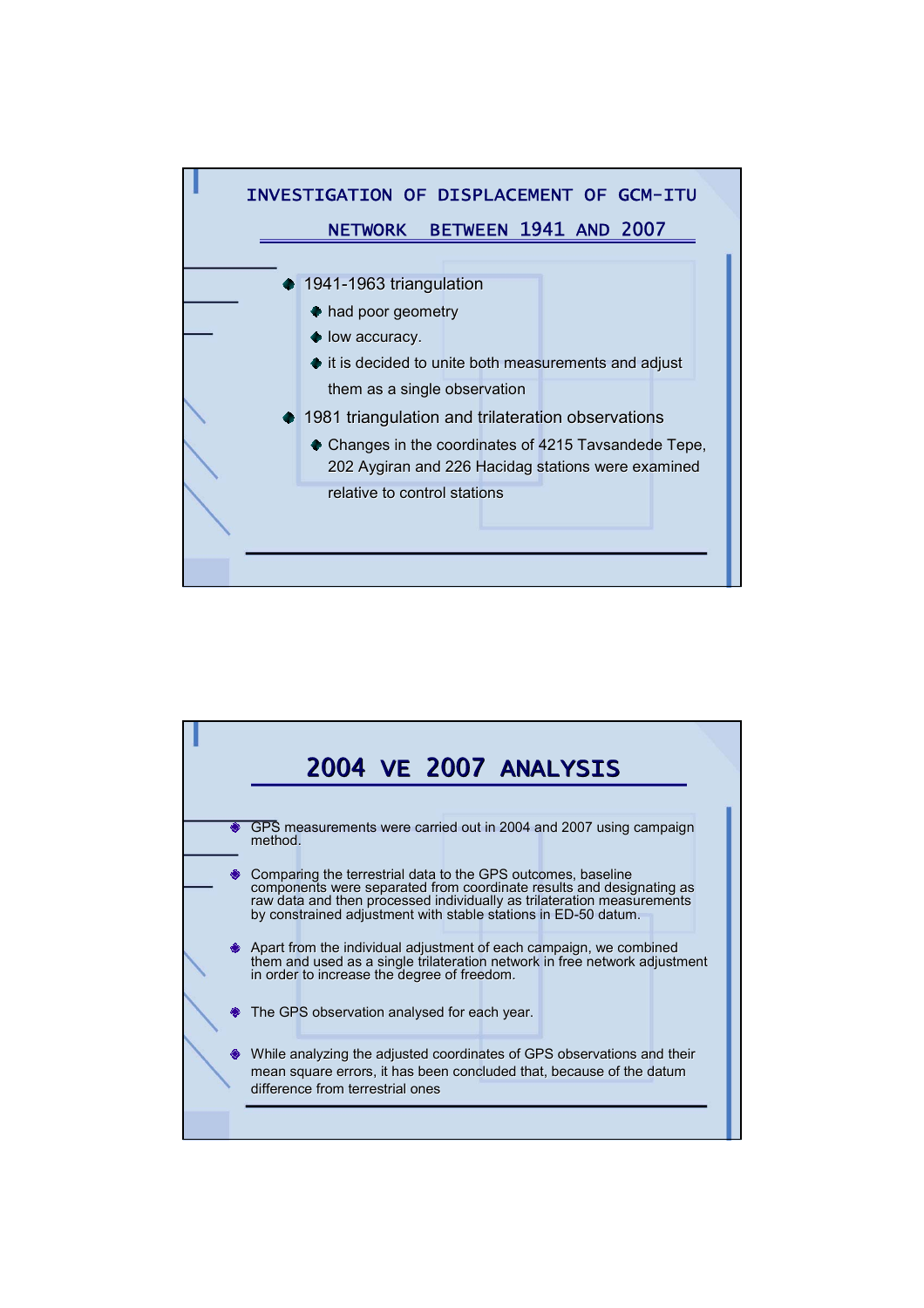

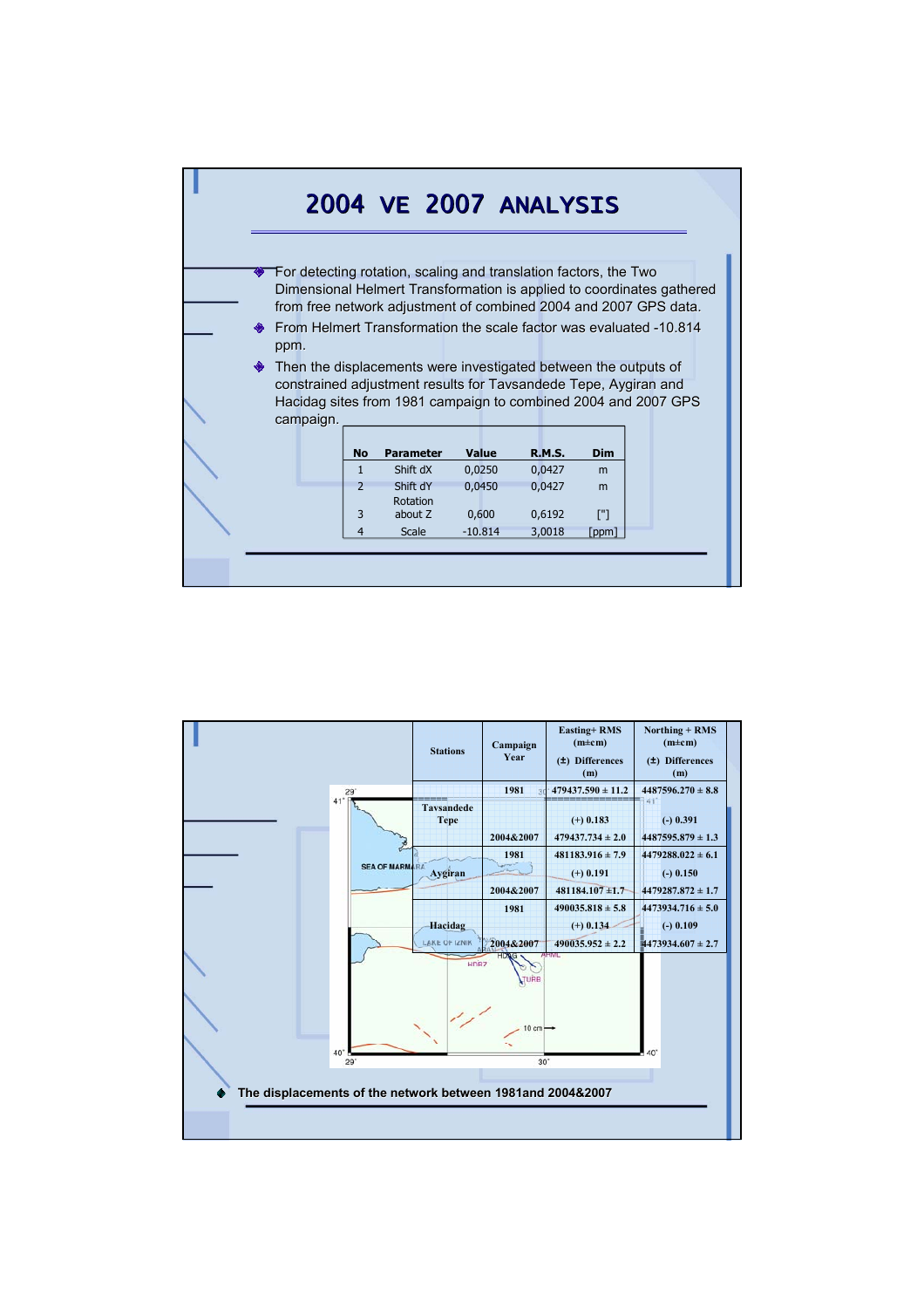

| <b>Stations</b>                  | Campaig<br>n Year     | <b>Easting+RMS</b><br>$(m \pm m m)$                               | Northing + RMS<br>$(m \pm m m)$                                  |            |
|----------------------------------|-----------------------|-------------------------------------------------------------------|------------------------------------------------------------------|------------|
|                                  | 29 <sup>°</sup><br>41 | $(\pm)$ Differences<br>(m)                                        | $(\pm)$ Differences 30<br>(m)                                    | $41^\circ$ |
| <b>Tavsandede</b><br><b>Tepe</b> | 2004                  | $479247.287 \pm 0.2$<br>$(+)$ 0.019<br>2007 SEA 0479247.306 ± 0.3 | 4485618.806 ±0.2<br>$(+)$ 0.015<br>$4485618.821 \pm 0.3$         |            |
| Aygiran                          | 2004<br>2007          | $480993036 \pm 0.1$<br>$(+)$ 0.007<br>480993,043±0.2              | 4477314.089±0.1<br>$(+)$ 0.014<br>4477314,103±0.3                |            |
| Hacidag                          | 2004<br>2007          | 492033.864 ± 0.1<br>$(+)$ 0.001<br>$492033.865 \pm 0.2$           | 4476380.896±0.1<br>$(+) 0.003$<br>AFOUL<br>$4476380.899 \pm 0.3$ |            |
| Gazkesmez                        | 2004<br>2007          | $489841.470 \pm 0.1$<br>$(+)$ 0.001<br>$489841.471 \pm 0.2$       | 4471963.021±0.1<br>$(+) 0.003$<br>$4471963.024 \pm 0.2$          |            |
|                                  | 40'<br>29'            |                                                                   | $30^{\circ}$                                                     |            |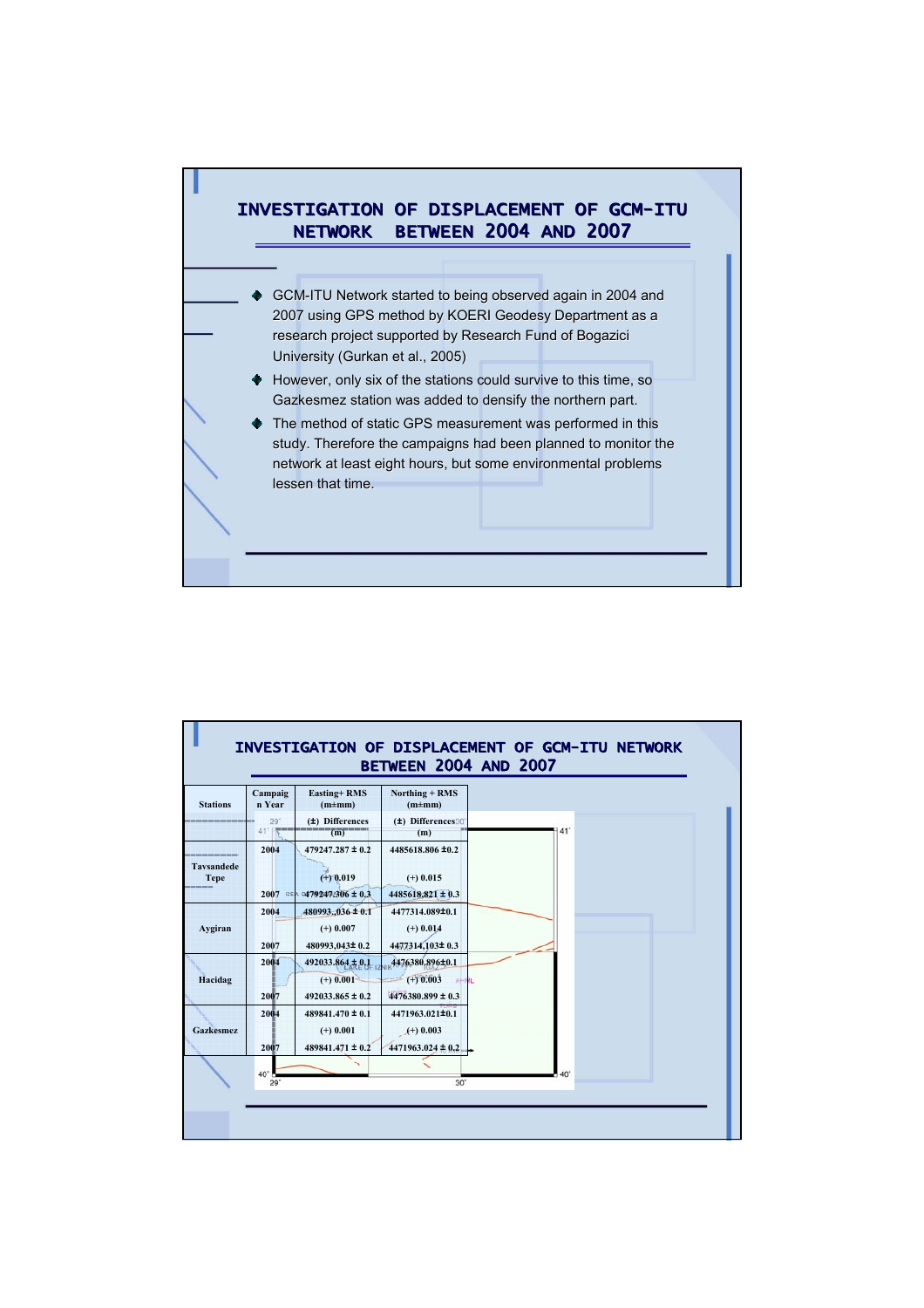

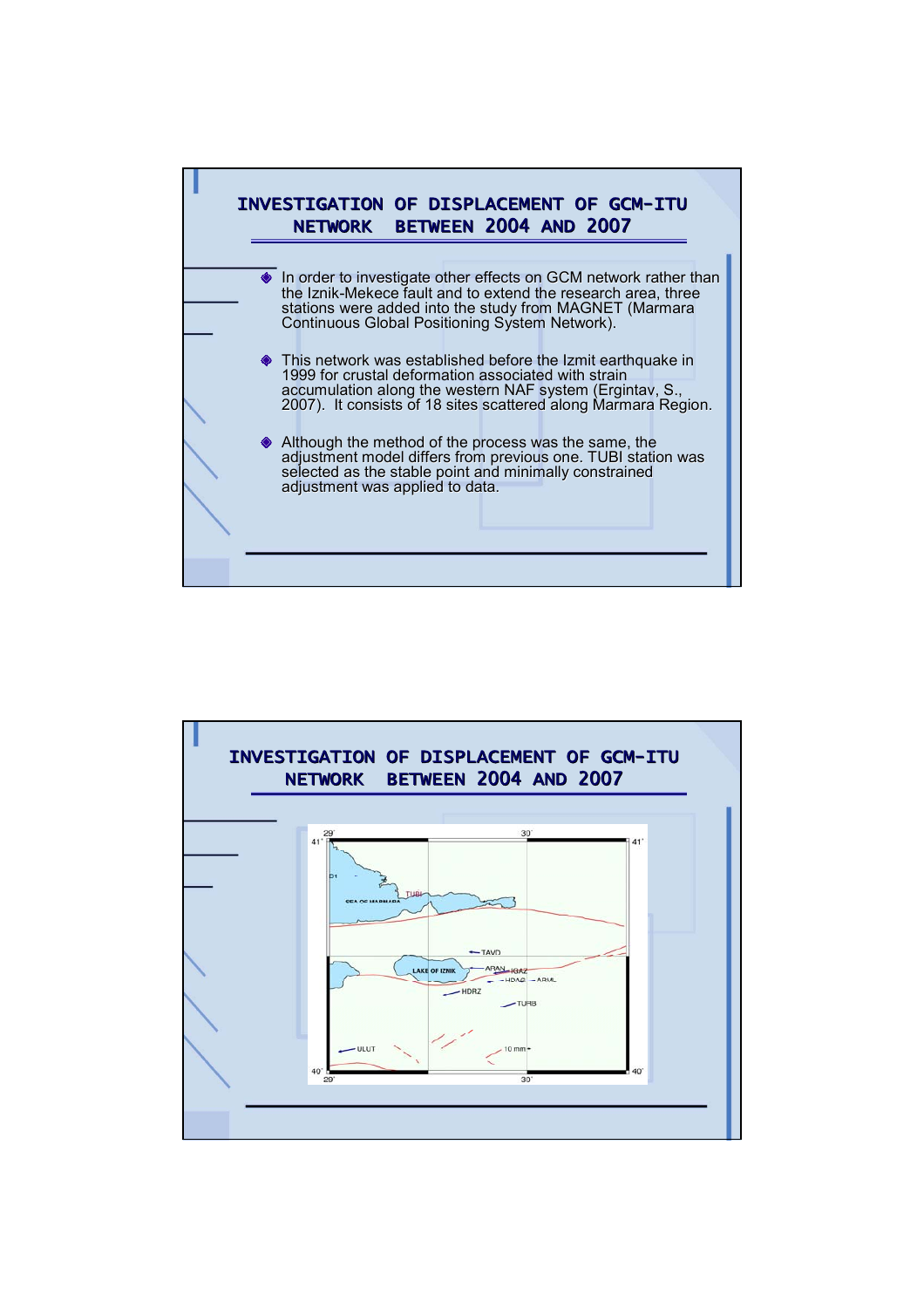